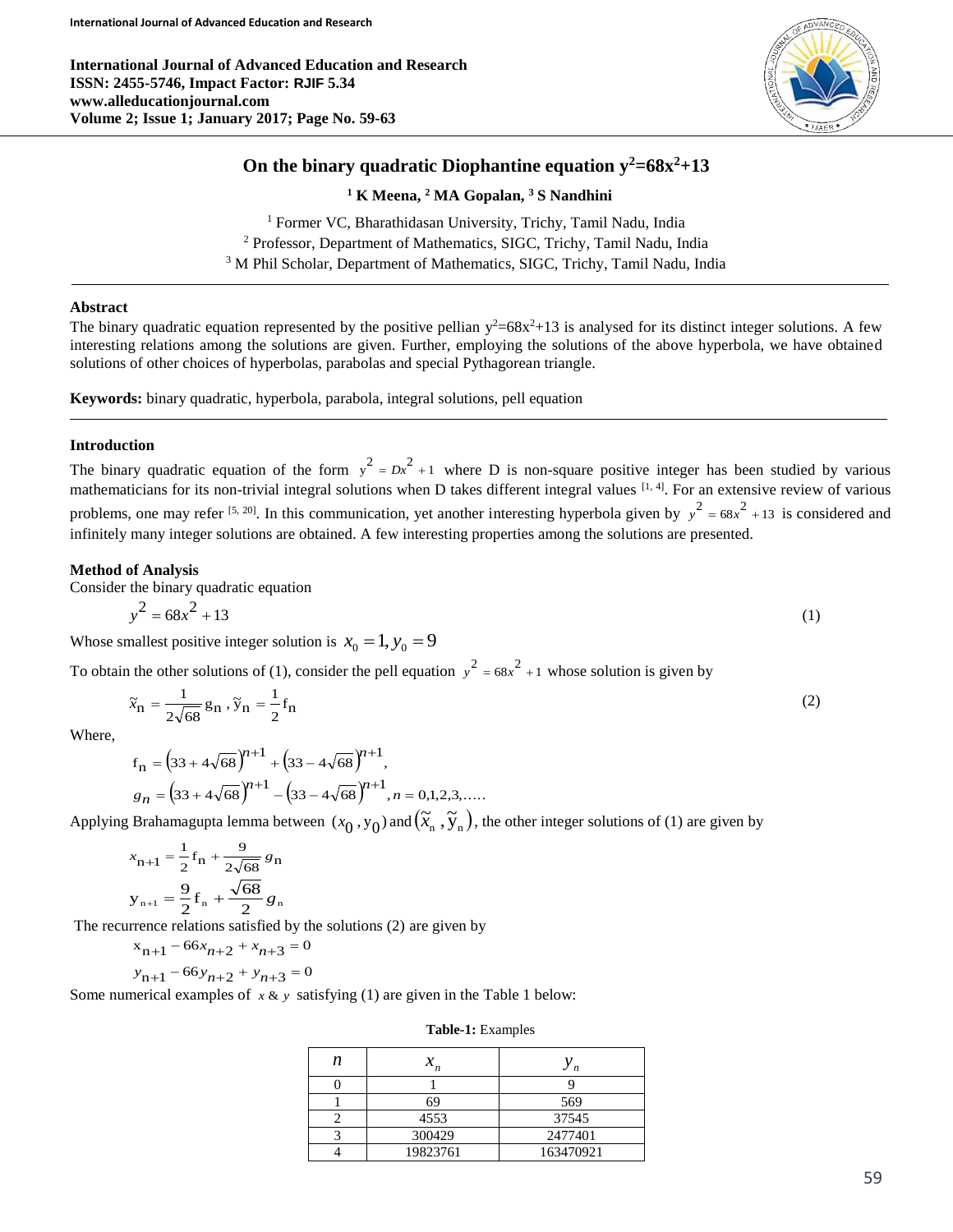From the above table, we observe some interesting relations among the solutions which are presented below:

1.  $x_n$  And  $y_n$  values are always odd.

2. Each of the following expressions is a nasty number:

$$
rac{27x_{2n+3}-1707x_{2n+2}+156}{13}
$$
\n• 
$$
rac{9x_{2n+4}-37545x_{2n+2}+3432}{286}
$$
\n• 
$$
rac{36y_{2n+3}-18768x_{2n+2}+1716}{143}
$$
\n• 
$$
rac{108y_{2n+4}-3715248x_{2n+2}+339612}{28301}
$$
\n• 
$$
rac{1707x_{2n+4}-112653x_{2n+3}+156}{13}
$$
\n• 
$$
rac{2276y_{2n+2}-272x_{2n+3}+1716}{143}
$$
\n• 
$$
rac{6828y_{2n+3}-56304x_{2n+3}+156}{13}
$$
\n• 
$$
rac{2276y_{2n+4}-1238416x_{2n+3}+1716}{143}
$$
\n• 
$$
rac{450540y_{2n+2}-816x_{2n+4}+339612}{28301}
$$
\n• 
$$
rac{150180y_{2n+3}-18768x_{2n+4}+1716}{143}
$$
\n• 
$$
rac{450540y_{2n+3}-18768x_{2n+4}+1716}{13}
$$
\n• 
$$
rac{207y_{2n+2}-3y_{2n+3}+156}{13}
$$
\n• 
$$
rac{4553y_{2n+2}-y_{2n+4}+3432}{286}
$$
\n• 
$$
rac{13659y_{2n+3}-207y_{2n+4}+156}{13}
$$
\n3. Each of the following expressions is a cubical integer:\n• 
$$
676(y_{3n+4}-569x_{3n+3})+91522(3x_{n+2}-12515x_{n+1})
$$
\n• 
$$
327184(3x_{3n+5}-12515x_{3n+3})+91522(3x_{n+2}-12515x_{n+1})
$$
\n• 
$$
676(9x_{3n+4
$$

$$
\bullet \qquad 368082 \left(569 \, y_{3n+3} - 68 x_{3n+4}\right) + 1104246 \left(569 \, y_{n+1} - 68 x_{n+2}\right)
$$

- **2**  $338(569y_{3n+4} 4692x_{3n+4}) + 1014(569y_{n+2} 4692x_{n+2})$
- $\mathbf{r}$  $368082(569y_{3n+5} - 309604x_{3n+4}) + 1104246(569y_{n+3} - 309604x_{n+2})$
- **9** 1601893202(37545 $y_{3n+3} 684x_{3n+5} + 4805679606(37545y_{n+1} 68x_{n+3})a$
- :  $40898(12515y_{3n+4} - 1564x_{3n+5}) + 122694(12515y_{n+2} - 1564x_{n+3})$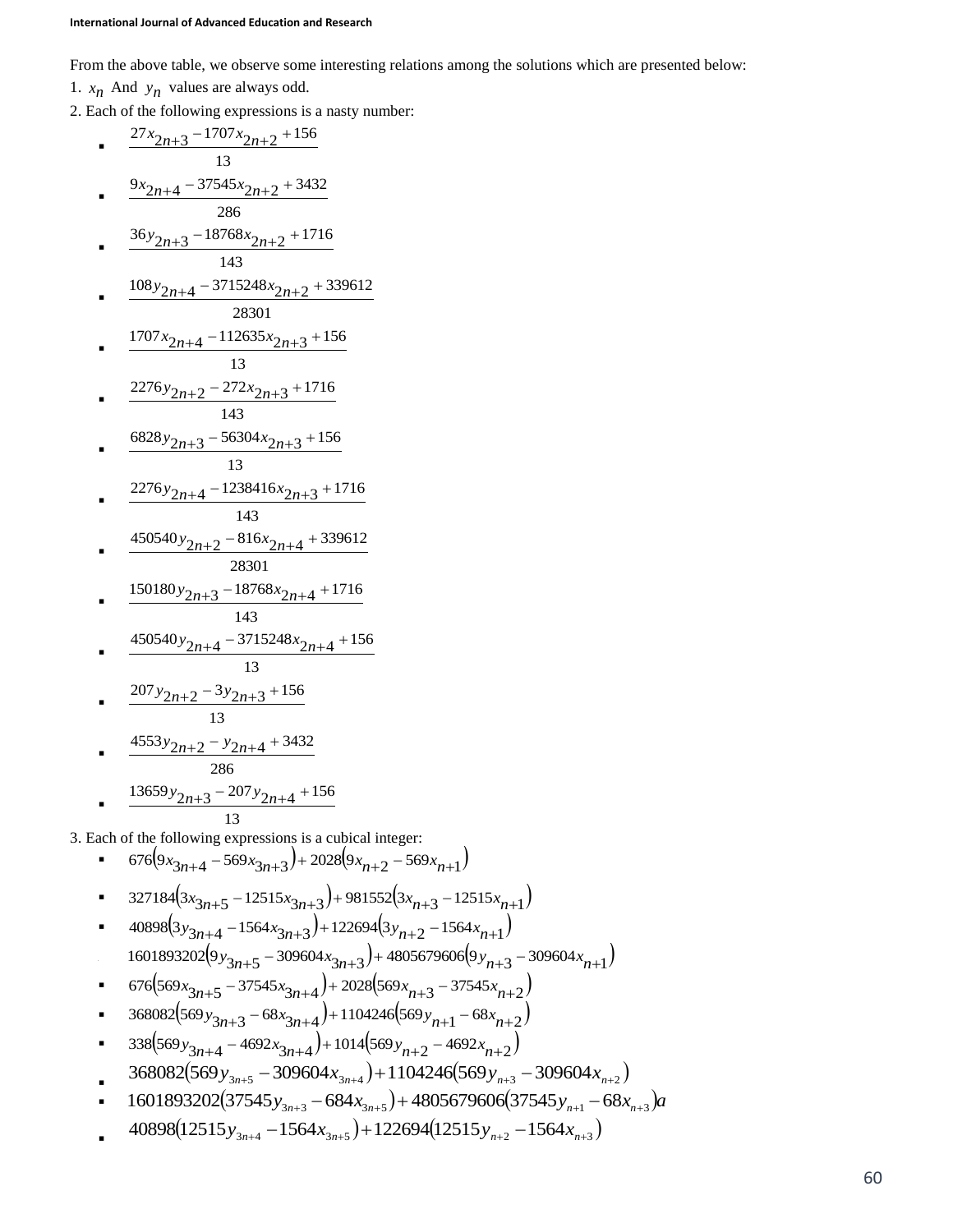- **a**  $338(37545y_{3n+5} 309604x_{3n+5}) + 1014(37545y_{n+3} 309604x_{n+3})$
- **9**  $676(69y_{3n+3} y_{3n+4}) + 2028(69y_{n+1} y_{n+2})$
- **9944656**  $(4553y_{3n+3} y_{3n+5}) + 8833968$   $(4553y_{n+1} y_{n+3})$
- **676** $(4553y_{3n+4} 69y_{3n+5}) + 2028(4553y_{n+2} 69y_{n+3})$

4. Relations among the solutions:

- :  $y_{n+1} = 66y_{n+2} - y_{n+3}$
- **1**  $4y_{n+1} = x_{n+2} 33x_{n+1}$
- **1**  $264y_{n+1} = x_{n+3} 2177x_{n+1}$
- **1**  $33y_{n+1} = y_{n+2} 272x_{n+1}$
- **12177** $y_{n+1} = y_{n+3} 17952x_{n+1}$
- **2177** $x_{n+1} = 33x_{n+3} 2177x_{n+2}$
- $y_{n+1} = 33y_{n+2} 272x_{n+2}$
- $y_{n+1} = y_{n+3} 544x_{n+2}$
- **•**  $33y_{n+1} = 2177y_{n+2} 272x_{n+3}$
- $y_{n+1} = 2177y_{n+3} 17952x_{n+3}$
- **264**  $y_{n+3} = 2177x_{n+3} x_{n+1}$
- $4y_{n+3} = 33x_{n+3} x_{n+2}$
- $2177x_{n+2} = 33x_{n+1} + 4y_{n+3}$
- $4y_{n+2} = 33x_{n+2} x_{n+1}$
- $8y_{n+2} = x_{n+3} x_{n+1}$
- **12177** $y_{n+2} = 33y_{n+3} 272x_{n+1}$
- $4y_{n+2} = x_{n+3} 33x_{n+2}$
- **23** $y_{n+2} = y_{n+3} 272x_{n+2}$
- $y_{n+2} = 33y_{n+3} 272x_{n+3}$
- .  $x_{n+3} = 66x_{n+2} - x_{n+1}$

## **Remarkable Observation**

i) Employing linear combinations among the solutions of (1), one may generate integer solutions for other choices of hyperbola which are presented in the Table 2 below:

| <b>S. No.</b>            | (X,Y)                                                    | Hyperbola                 |
|--------------------------|----------------------------------------------------------|---------------------------|
|                          | $(69x_{n+1} - x_{n+2}, 9x_{n+2} - 569x_{n+1})$           | $Y^2 - 68X^2 = 2704$      |
| $\mathcal{D}$            | $(4553x_{n+1} - x_{n+3}, 3x_{n+3} - 12515x_{n+1})$       | $9Y^2 - 68X^2 = 11778624$ |
| $\mathcal{R}$            | $(569x_{n+1} - y_{n+2}, 3y_{n+2} - 1564x_{n+1})$         | $9Y^2 - 34X^2 = 184041$   |
| $\overline{\mathcal{A}}$ | $(37545x_{n+1} - y_{n+3}, 9y_{n+3} - 309604x_{n+1})$     | $y^2 - 68X^2 = 800946601$ |
| 5                        | $(4553x_{n+2} - 69x_{n+3} - 569x_{n+3} - 37545x_{n+2})$  | $Y^2 - 68X^2 = 2704$      |
| 6                        | $(3x_{n+2} - 23y_{n+1}, 569y_{n+1} - 68x_{n+2})$         | $Y^2 - 612X^2 = 184041$   |
| 7                        | $(569x_{n+2} - 69y_{n+2}, 569y_{n+2} - 4692x_{n+2})$     | $Y^2 - 68X^2 = 169$       |
| 8                        | $(12515x_{n+2} - 23y_{n+3}, 569y_{n+3} - 309604x_{n+2})$ | $Y^2 - 306X^2 = 184041$   |

### **Table 2:** Hyperbolas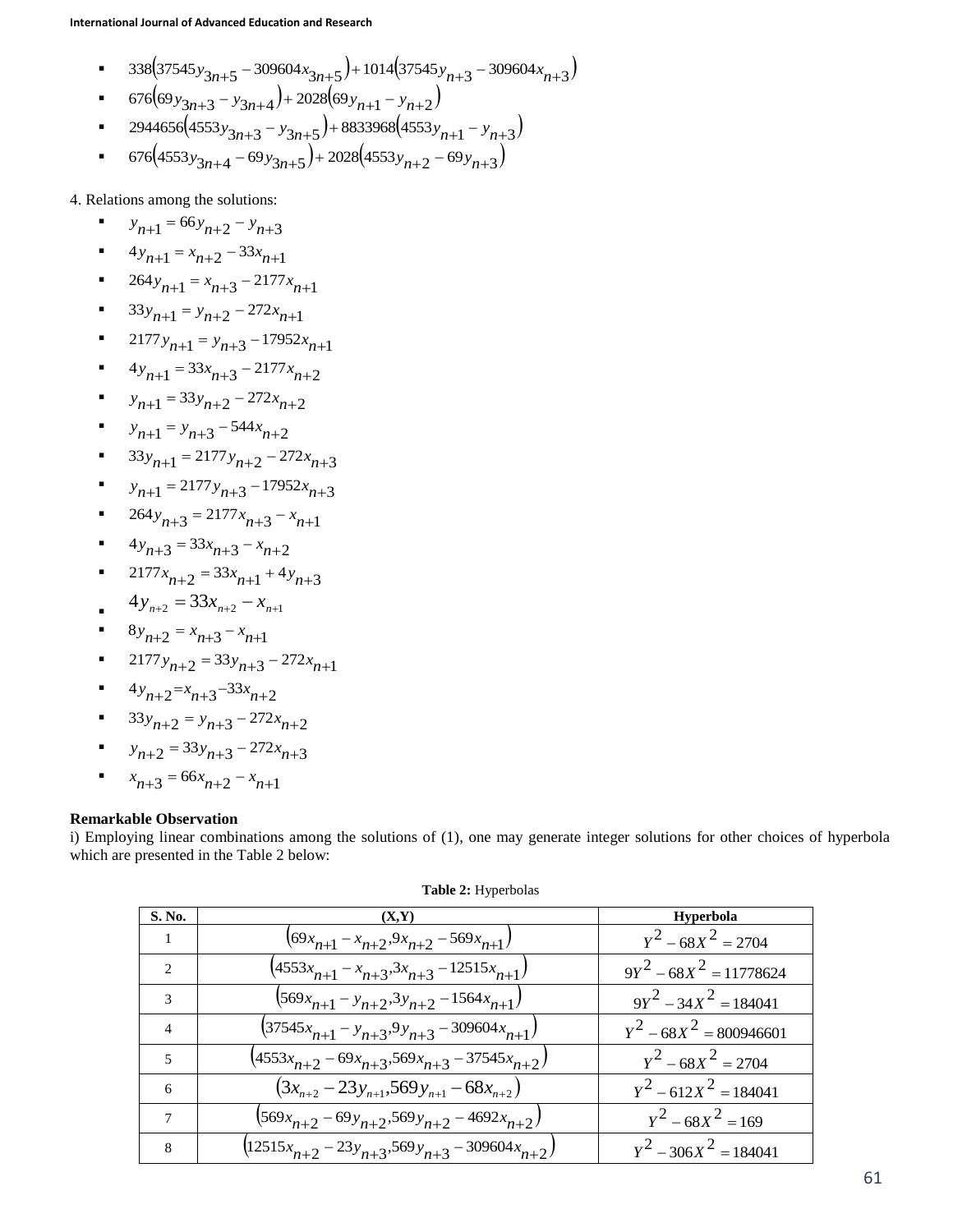| 9  | $(9x_{n+3} - 4553y_{n+1}, 37545y_{n+1} - 68x_{n+3})$         | $Y^2 - 68X^2 = 800946601$  |
|----|--------------------------------------------------------------|----------------------------|
| 10 | $(569x_{n+3} - 4553y_{n+2}, 12515y_{n+2} - 1564x_{n+3})$     | $9Y^2 - 68X^2 = 184041$    |
| 11 | $(37545x_{n+3} - 4553y_{n+3}, 37545y_{n+3} - 309604x_{n+3})$ | $Y^2 - 68X^2 = 169$        |
| 12 | $(9y_{n+2} - 569y_{n+1}, 69y_{n+1} - y_{n+2})$               | $68Y^2 - X^2 = 183872$     |
| 13 | $(3y_{n+3} - 12515y_{n+1}, 4553y_{n+1} - y_{n+3})$           | $68Y^2 - 9X^2 = 800946432$ |
| 14 | $(569y_{n+3} - 37545y_{n+2}, 4553y_{n+2} - 69y_{n+3})$       | $68Y^2 - X^2 = 183872$     |

ii) Employing linear combinations among the solutions of (1), one may generate integer solutions for other choices of parabola which are presented in the Table 3 below:

**Table 3:** Parabolas

| S. No.         |                                                                |                                |
|----------------|----------------------------------------------------------------|--------------------------------|
|                | (X,Y)                                                          | Parabola                       |
| $\overline{1}$ | $(69x_{n+1} - x_{n+2}, 9x_{2n+3} - 569x_{2n+2})$               | $34X^2 = 13Y - 676$            |
| 2              | $(4553x_{n+1} - x_{n+3}, 3x_{2n+4} - 12515x_{2n+2})$           | $17X^2 = 1287Y - 1472328$      |
| 3              | $(569x_{n+1} - y_{n+2}, 3y_{2n+3} - 1564x_{2n+2})$             | $68X^2 = 1287Y - 184041$       |
| $\overline{4}$ | $(37545x_{n+1} - y_{n+3}9y_{2n+4} - 309604x_{2n+2})$           | $136X^2 = 28301Y - 800946601A$ |
| $\overline{5}$ | $(4553x_{n+2} - 69x_{n+3}, 569x_{2n+4} - 37545x_{2n+3})$       | $34X^2 = 13Y - 676$            |
| 6              | $(3x_{n+2} - 23y_{n+1}, 569y_{2n+2} - 68x_{2n+3})$             | $408X^2 = 143Y - 61347$        |
| $\tau$         | $(569x_{n+2} - 69y_{n+2}, 569y_{2n+3} - 4692x_{2n+3})$         | $136X^2 = 13Y - 169$           |
| 8              | $(12515x_{n+2} - 23y_{n+3}, 569y_{2n+4} - 309604x_{2n+3})$     | $204X^2 = 143Y - 61347$        |
| 9              | $(9x_{n+3} - 4553y_{n+1}, 37545y_{2n+2} - 68x_{2n+4})$         | $136X^2 = 28301Y - 800946601$  |
| 10             | $(569x_{n+3} - 4553y_{n+2}, 12515y_{2n+3} - 1564x_{2n+4})$     | $136X^2 = 1287Y - 184041$      |
| 11             | $(37545x_{n+3} - 4553y_{n+3}, 37545y_{2n+4} - 309604x_{2n+4})$ | $136X^2 = 13Y - 169$           |
| 12             | $(y_{y_{n+2}} - 569y_{n+1}, 69y_{2n+2} - y_{2n+3})$            | $X^2 = 1768Y - 91936$          |
| 13             | $(x_{n+3}-12515y_{n+1}, 4553y_{2n+2}-y_{2n+4})$                | $3X^2 = 38896Y - 133491072$    |
| 14             | $(569y_{n+3} - 37545y_{n+2}, 4553y_{2n+3} - 69y_{2n+4})$       | $X^2 = 1768Y - 91936$          |

iii) Consider  $m = x_{n+1} + y_{n+1}$ ,  $n = x_{n+1}$ . Observe that  $m > n > 0$ . Treat m, n as the generators of the Pythagorean Triangle  $T(\alpha, \beta, \gamma)$ , where  $\alpha = 2mn, \beta = m^2 - n^2, \gamma = m^2 + n^2$ 

Then the following interesting relations are observed:

a) 
$$
\alpha - 34\beta + 33\gamma = -13
$$
  
\nb)  $35\alpha - \gamma - \frac{136A}{P} = -13$   
\nc)  $18\alpha - 17\beta + 16\gamma - \frac{68A}{P} = -13AA$   
\nd)  $\frac{2A}{P} = x_{n+1}y_{n+1}$ 

### **Conclusion**

In this paper, we have presented infinitely many integer solutions for the hyperbola represented by the positive pell equation  $y^2 = 68x^2 + 13$ . As the binary quadratic Diophantine equations are rich in variety, one may search for the other choices of positive pell equations and determine their integer solutions along with suitable properties.